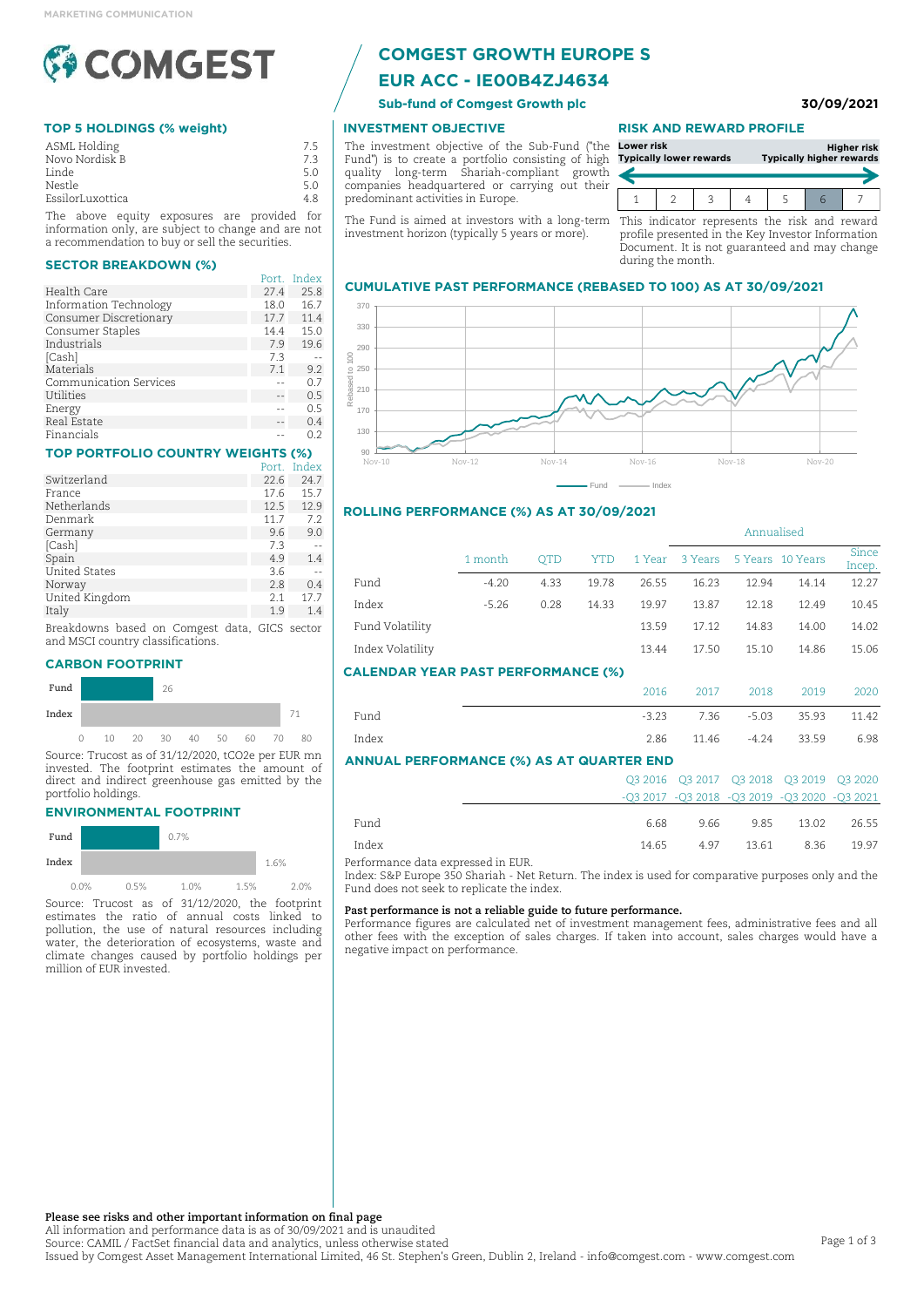

| Net Asset Value (NAV):                      | €34.94  |
|---------------------------------------------|---------|
| Total Net Assets (all classes, m):          | €69.21  |
| Number of holdings:                         | 34      |
| Average weighted market cap (m):            | €98,242 |
| Weight of top 10 stocks:                    | 47.0%   |
| Active share:                               | 62.9%   |
| Holdings exclude cash and cash equivalents. |         |

**CURRENCY BREAKDOWN (%)**

|            |      | Port. Index |
|------------|------|-------------|
| EUR        | 55.5 | 46.4        |
| <b>CHF</b> | 22.6 | 24.7        |
| <b>DKK</b> | 11.7 | 7.2         |
| <b>USD</b> | 3.6  |             |
| <b>NOK</b> | 2.8  | 0.4         |
| GBP        | 2.1  | 14.9        |
| <b>SEK</b> | 17   | 6.4         |
|            |      |             |

Breakdown based on currencies in which holdings are priced.

#### **TOP 5 QUARTERLY CONTRIBUTORS (%)**



#### **TOP 5 QUARTERLY DETRACTORS (%)**



# **COMGEST GROWTH EUROPE S**

**EUR ACC - IE00B4ZJ4634**

**Sub-fund of Comgest Growth plc 30/09/2021**

## **FUND COMMENTARY**

Having performed strongly over the first eight months of the year, global equity markets fell back in September. As always, it is hard to pinpoint the exact trigger. At first, the Covid-19 Delta variant looked set to disrupt the recovery (air travel even reversed its improving trend in August) but good vaccine progress eased those concerns. Then, in September, a clutch of central banks around the world increased rates, most for the first time since the pandemic began, while the US Federal Reserve and the Bank of England signalled a move towards monetary tightening. Their thinking? Too much cheap money for too long runs the risk of triggering a hyperinflationary environment, particularly in the context of a global economy that is recovering well from the pandemic. For stock markets however, it means less money to fuel share prices, or so the thinking goes. Finally, the news that Evergrande, the Chinese real estate developer, was set to default on a bond repayment stoked fear of broader contagion.

For the managements of the companies that constitute your portfolio, these events likely sit very low in their list of concerns. This is because, for the most part, our portfolio companies sell products and services that are not at risk from the default of a Chinese developer, nor the second order effects of such an event. Meanwhile, the pricing power they enjoy means that our portfolio companies should be able to offset inflationary pressures, whilst their clean balance sheets mean the rising cost of debt is of little consequence. As a result, attention is far more likely to be focused on continuing to execute their respective growth strategies, whether it be penetrating the non-premium market for dental implants in the case of Straumann or developing the next generation of lithography technology for ASML.

There was no shortage of company news in the third quarter. ASML continued its march upwards ahead of its eagerly awaited investor day, at which it updated its 2025 guidance and gave a new 2030 guidance (putting it in a rare league of companies able to guide that far out). The new guidance implies 11% sales CAGR (compound annual growth rate) out to 2030, with likely faster earnings growth. We remain very positive, particularly following the recent pull back in the shares. In healthcare, Icon completed the transformational merger with PRA Health which will see it double in size to become the industry's second largest Contract Research Organisation (CRO), up from the sixth. The industry has been consolidating for many years, and we view this merger as a sensible step to gaining scale and relevance. Novo Nordisk rose sharply on the astronomical success of its new antiobesity product, Wegovy, which led the company to revise its 2021 financial objectives upwards. Within just weeks of the product's launch in the US, it was already being prescribed more than its predecessor product, six years after launch! Along with the GLP1 franchise, Novo's obesity products should see the group's revenue growth accelerate to high single-digit levels over the next five years.

Among the detractors to performance, both Prosus and Adidas fell foul to Chinese vagaries. Shares in Tencent, which constitutes the lion's share of Prosus' value, fell following a slew of negative regulatory news flow from the Chinese Communist Party. While for the most part Tencent is not directly concerned (e.g. regulation around private sector education), the direction of travel creates uncertainty. Along with our colleagues dedicated to the coverage of Chinese equities, we continue to see regulatory threats as manageable but acknowledge a growing risk premium associated with our holding in Prosus. Indeed, we recently downgraded the company's ESG rating to reflect this, along with other governance shortcomings. In the meantime, an unrelated general boycott of western brands by Chinese consumers has been hurting Adidas' sales in the region. The Xinjiang cotton episode has served to strengthen Chinese nationalism, with Adidas caught somewhat in the maelstrom. We are monitoring the situation closely, but at this stage are cautiously optimistic that Adidas' long-term prospects in China should remain strong. Finally, GN Store Nord detracted from performance due to worries around its 2021 guidance in Hearing. The company's Hearing division continued to disappoint in the US and performance was also impacted by Covid-related headwinds in Japan, one of the group's biggest markets. A new portfolio position, GN Store Nord is a Danish medical technology company selling hearing aids and headsets (Jabra brand) that benefits from two long-term growth drivers: ageing populations and remote working.

During the quarter we sold out of Accenture, Experian, MTU Aero, SimCorp and Temenos and made a number of valuation motivated moves, reducing names that had become more expensive such as Straumann and Lonza. We reinvested the proceeds into names such as Adidas, Alcon, Bakkafrost, Linde, Novo Nordisk and Prosus.

We continue to think that the fundamentals of the companies that constitute your portfolio are strong. As written about in the past, we can now see tangible signs that the economy is exiting this crisis in a K-shaped manner. Pre-crisis trends are accelerating, whether it be digital investments, technological transformations or environmental considerations. The strong are getting stronger and almost every company in the portfolio is in some way benefitting from these dynamics. Demand for Kingspan's insulation panels is accelerating as companies look to reduce their environmental footprint. Sales of Sika's automotive adhesives, or Dassault Systèmes' design software, have seen a boost from accelerating Electric Vehicle adoption. It goes without saying that ASML's prospects have only been enhanced by the semiconductor needs all these investments imply. Concretely, these factors, among others, have propelled the organic sales of the portfolio in the first half of 2021 at a double-digit percentage above the equivalent period of 2019, while European GDP is only just back to its pre-crisis level. In other words, the companies that make up your portfolio have grown their share of GDP. We see these dynamics continuing, which underpins our confidence that the portfolio will be capable of delivering strong and sustainable growth in the years to come.

**The views expressed in this document are valid at the time of publication only, do not constitute independent investment research and should not be interpreted as investment advice. The reference to specific companies does not constitute a recommendation to invest directly in these securities. Allocation is subject to change without notice. Remember that past performance is not a reliable guide to future performance.**

**Please see risks and other important information on final page**